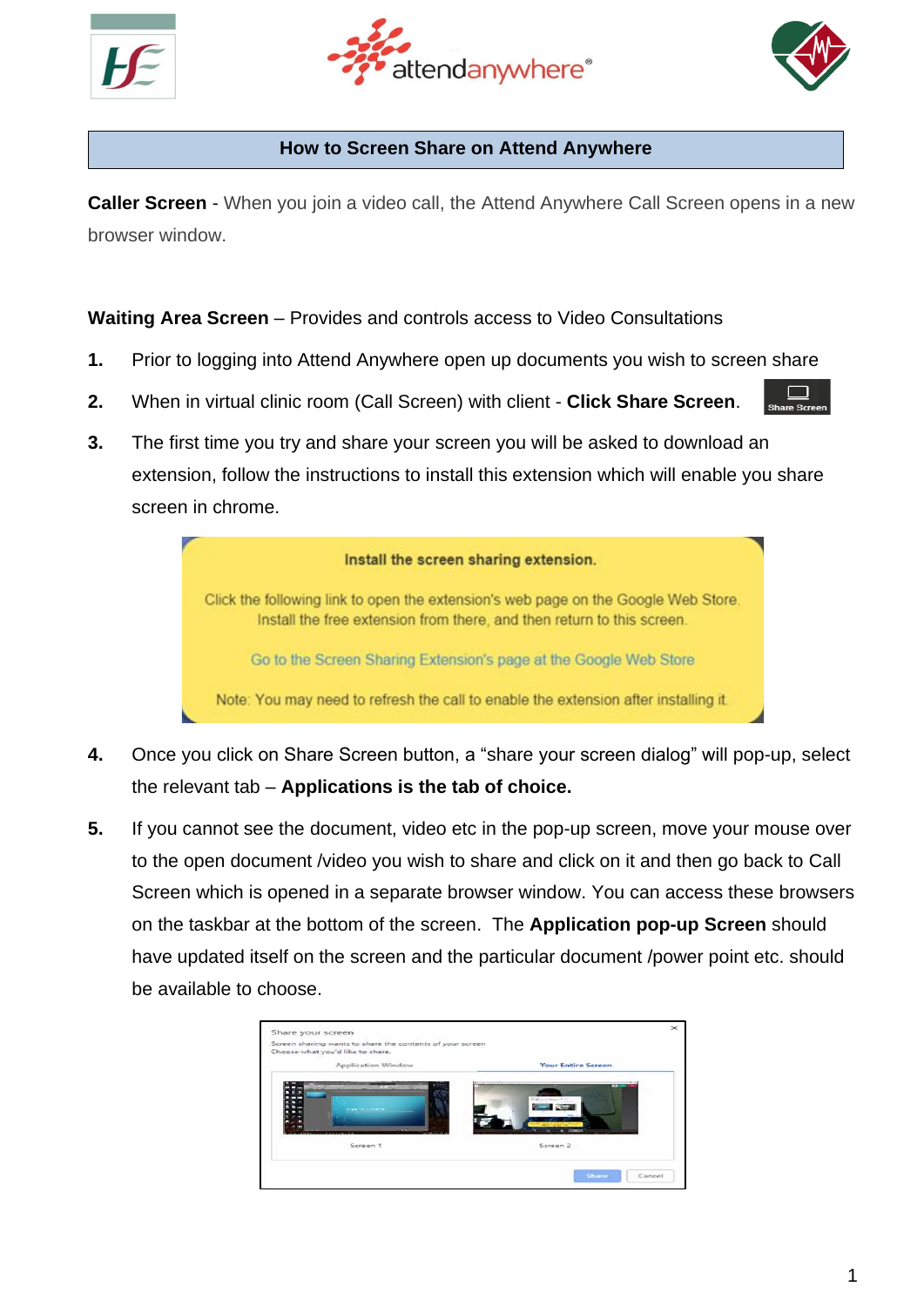





- **6.** Click on the application you wish to share, if the document, power point , video and it will becomes dominant on your screen, move back to the Caller Screen browser window on the bottom taskbar.
- **7.** The Call Screen will then display a thumbnail tile of your shared screen in the bottomright corner, above your video thumbnail tile.
- **8.** Check with your client has the shared screen thumbnail appeared on their screen which can take a few seconds depending on their connectivity. Once the shared screen is visible for the client, you should tell them to tap or click on it **once** and it will become dominant on their screen.
- **9.** You may wish to split your screen or use a dual screen mode which will enable you to view both the application you are sharing and the client. (see page 5 below)
- **10.** Chrome also displays its own screen sharing notification pop-up, at the bottom of the browser window. To close this pop up, click its **Hide button**.
- **11. Please note** if you only have one screen then while screen sharing you will no longer be able to see the patient but they will be able to see you plus what you are sharing unless you split your screen (see below)
- **12.** When you want to stop sharing click Stop Sharing.



**13.** The Call Screen stops displaying the shared screen.

Chrome also displays its own screen sharing notification pop-up, at the bottom of the browser window. **Please note: Do not** use the chrome pop-up's Stop Sharing button to close off the screen sharing.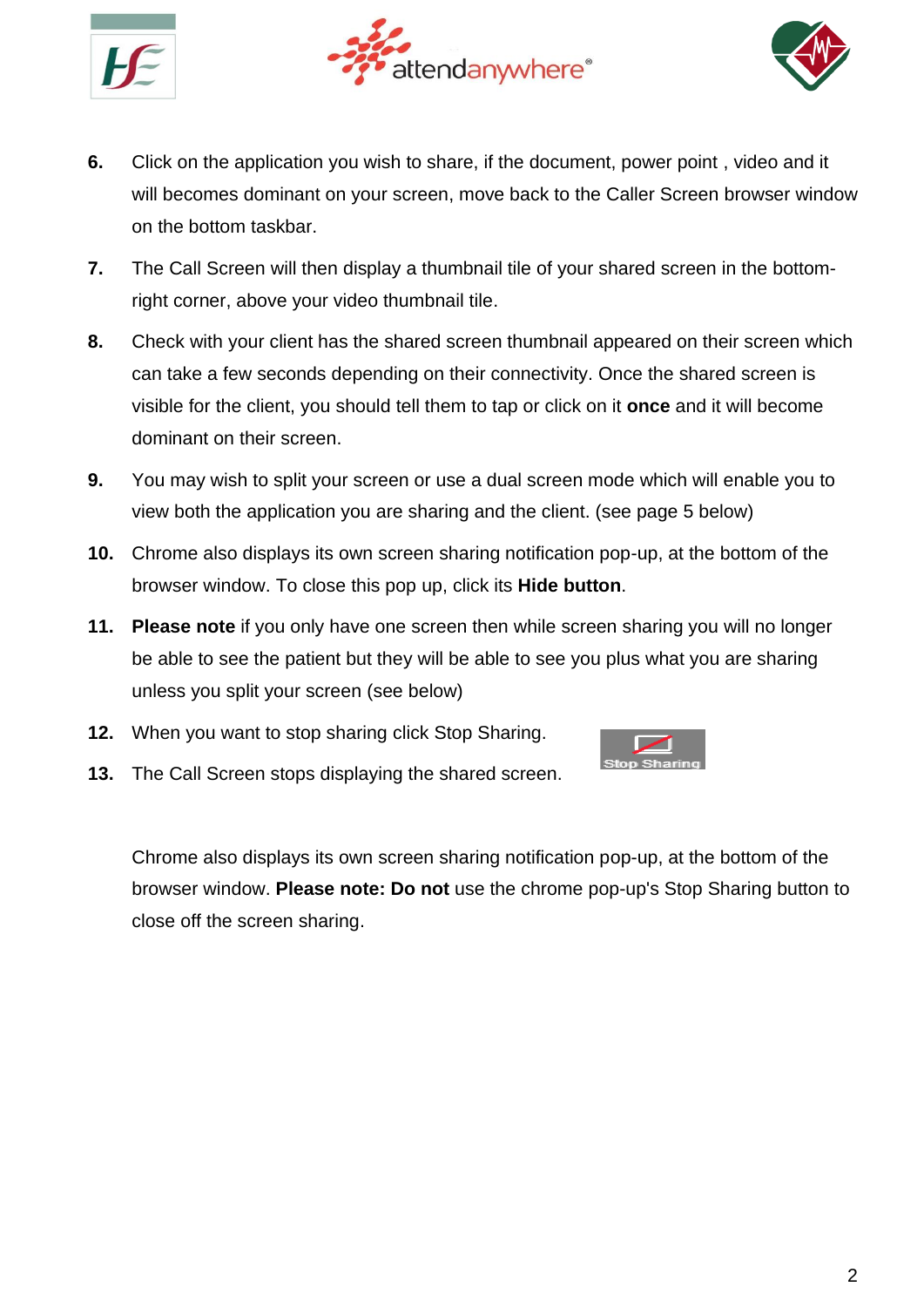





## **To view another participant's shared screen**

- From the thumbnail tiles displayed in the Call Screen, ask them to click or tap the screen content tile that you want to them to view.
- The selected tile displays in the Call Screen's main area, and the participant or shared content previously displayed in the main area, moves to the stack of thumbnail tiles.





Tap/click once on share screen tile

Presentation moves to main display on screen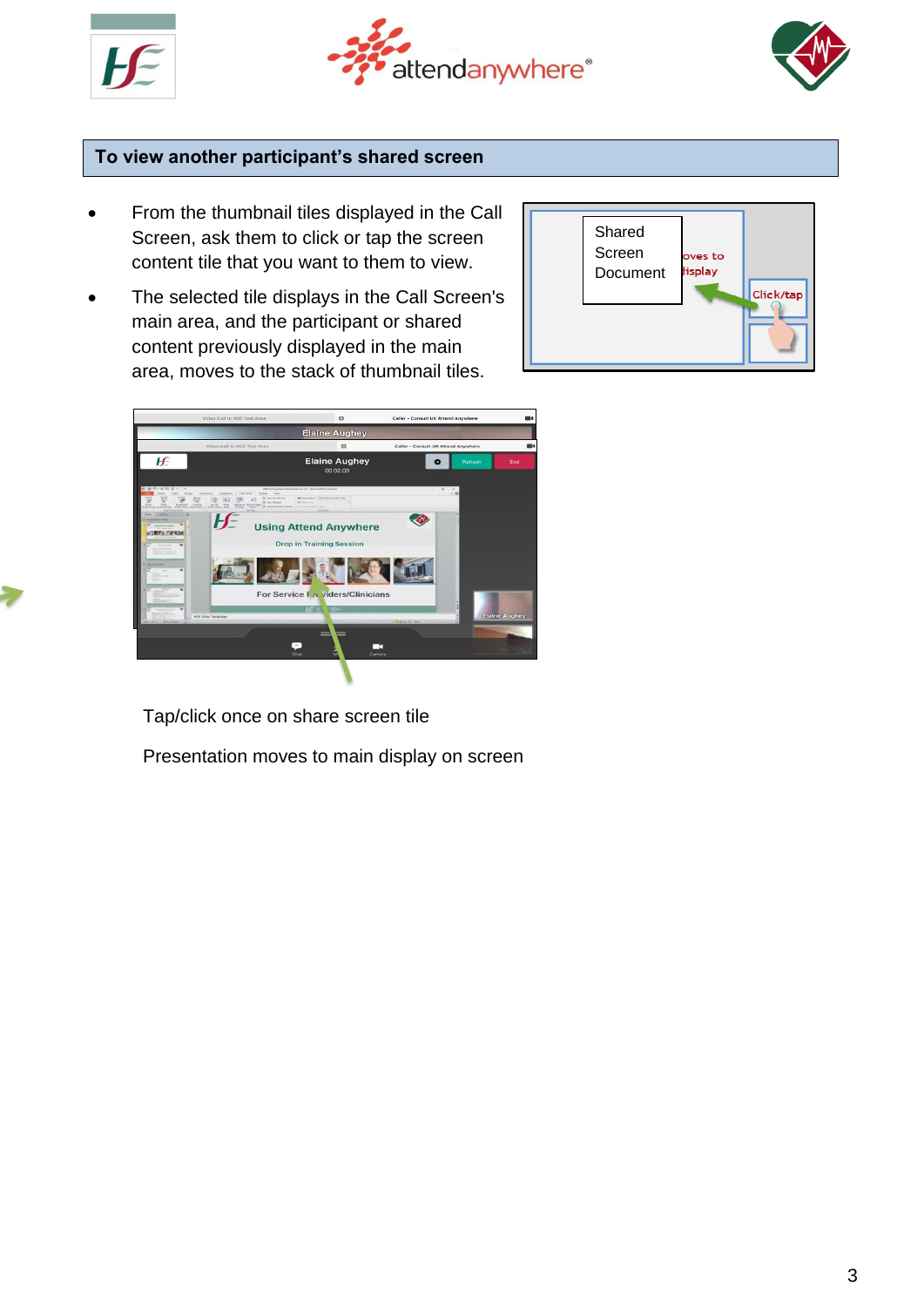





**Sharing a ppt presentation –** to share a full screen slide show

Make sure that your presentation software is visible on the desktop on monitor, and in edit mode.



• From the **Slide Show** menu, click **Set Up Slide Sho**w.



In the Set Up Show dialog Show type section, select Browsed by an individual (window).



- In the Call Screen, click the Share Screen button. The Share your screen pop-up displays.
- From the Share your screen pop-up, select the select the Application Window tab, then select the thumbnail image that shows the window in which the presentation software is visible. Click Share.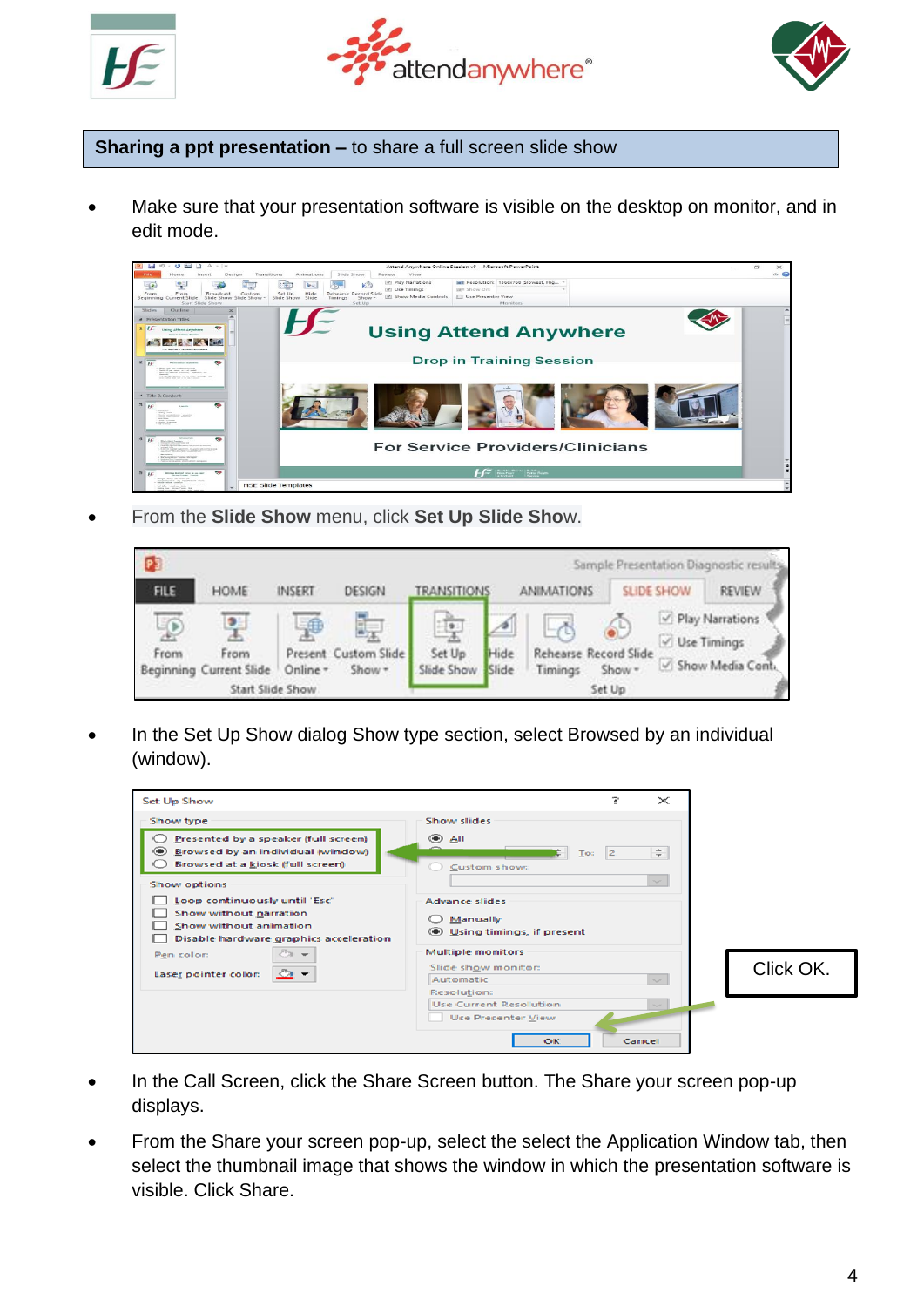





- Your preview on the Call Screen indicates that you are sharing the slide show.
- Check with your client can they see the presentation before starting the presentation.
- Tell your client to tap or click **ONCE** presentation tile and it will become dominant on their screen.

## **Opening a presentation in a window in Google Slides**

To run the presentation in its own window, open the Present menu, and select Presenter view.



## **Sharing a video on Attend Anywhere**

1. Follow steps 1-9 of shared screen instructions above.



- 2. Ensure that shared screen tiles are visible on both your and your client's devices before launching your video.
- 3. Ask your client to tap or click ONCE on the shared screen tile and it will be maximised on their screen.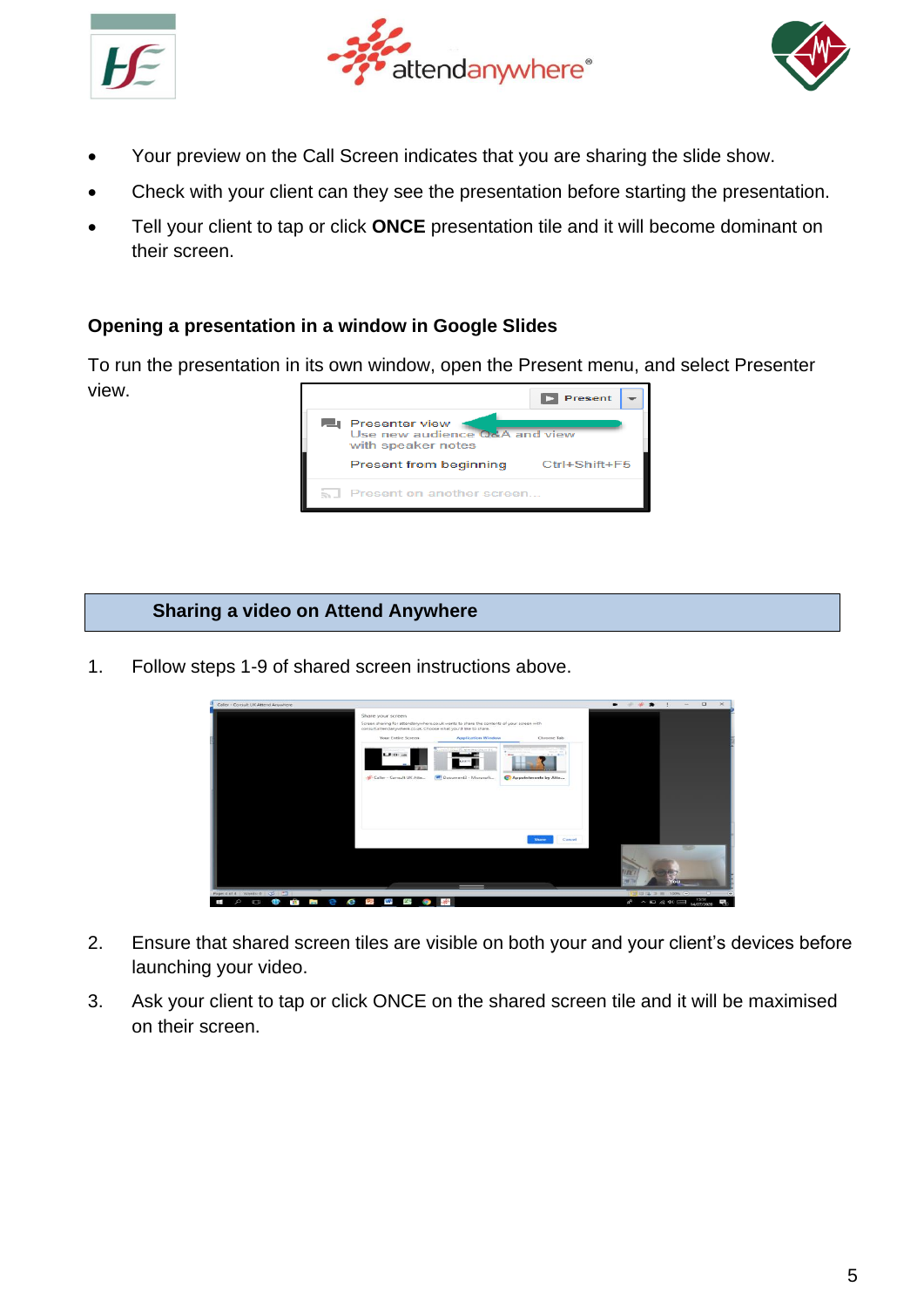







- 4. **Please note:** You must have the sound turned up to **60 - 100** so that the client can hear the video sound.
- 5. Once the client can hear the video as them also to adjust their sound.
- 6. Remove your headphones or headset from your device (Laptop, tablet) and the sound should increase on the client's side.
- 7. By using a split screen or dual screen option (See below) you will be able to view your client and share your document, video or power point.
- 8. If they are using a tablet or smart phone tell them to turn their screen horizontally to maximise the display on the screen.
- 9. Once you are finish stop sharing on the call screen and close the presentation window.
- 10. Pug back in your headphones to minimise background noise.
- 11. Continue the consult.

#### **Maximise Screen Sharing Display**

In order for clinicians to see the application that they are sharing and their client, there are two options available.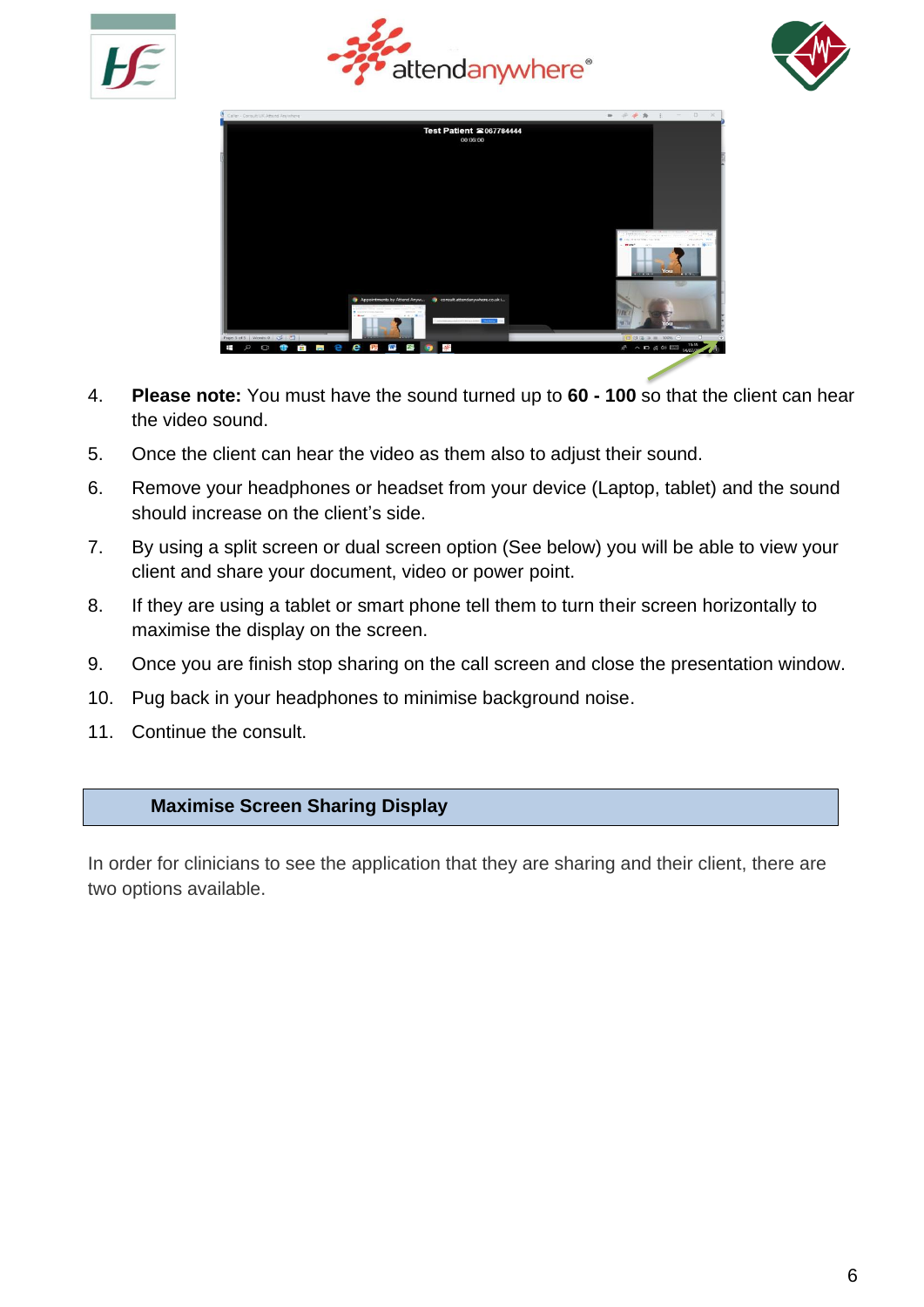





# **1. Single Monitor (Split Screen Option)**

If you only have one screen available to you, then you should try a split screen display to enable you view both the client and do a presentation at the same time. By splitting your screen you will be able to have the Presentation Screen on one half of your device and the Call Screen on the other half.

Sharing Document, **Presentation Screen**



Attend Anywhere virtual clinic with client **Call Screen**

- 1. Follow the screen sharing instructions up to and including step 8 above**.**
- 2. When the document etc you wish to share opens up in front of you in a full screen you need to split the screen click Window logo Key + Left Arrow
- 3. This will result in the sharing document moving to the Left hand-side of the screen and the other screens that you have opened will appear in a tile on the right hand side.



- 4. Click on the window with Attend Anywhere Clinic on and it will move to the right of the screen alongside the sharing document or alternatively click and hold the top of on the Virtual Clinic Screen and drag it to the right hand side of the screen.
- 5. This will allow you to see both the document and see your patient



6. Adjust the zoom level of the document you are sharing so it appears fully on the clients screen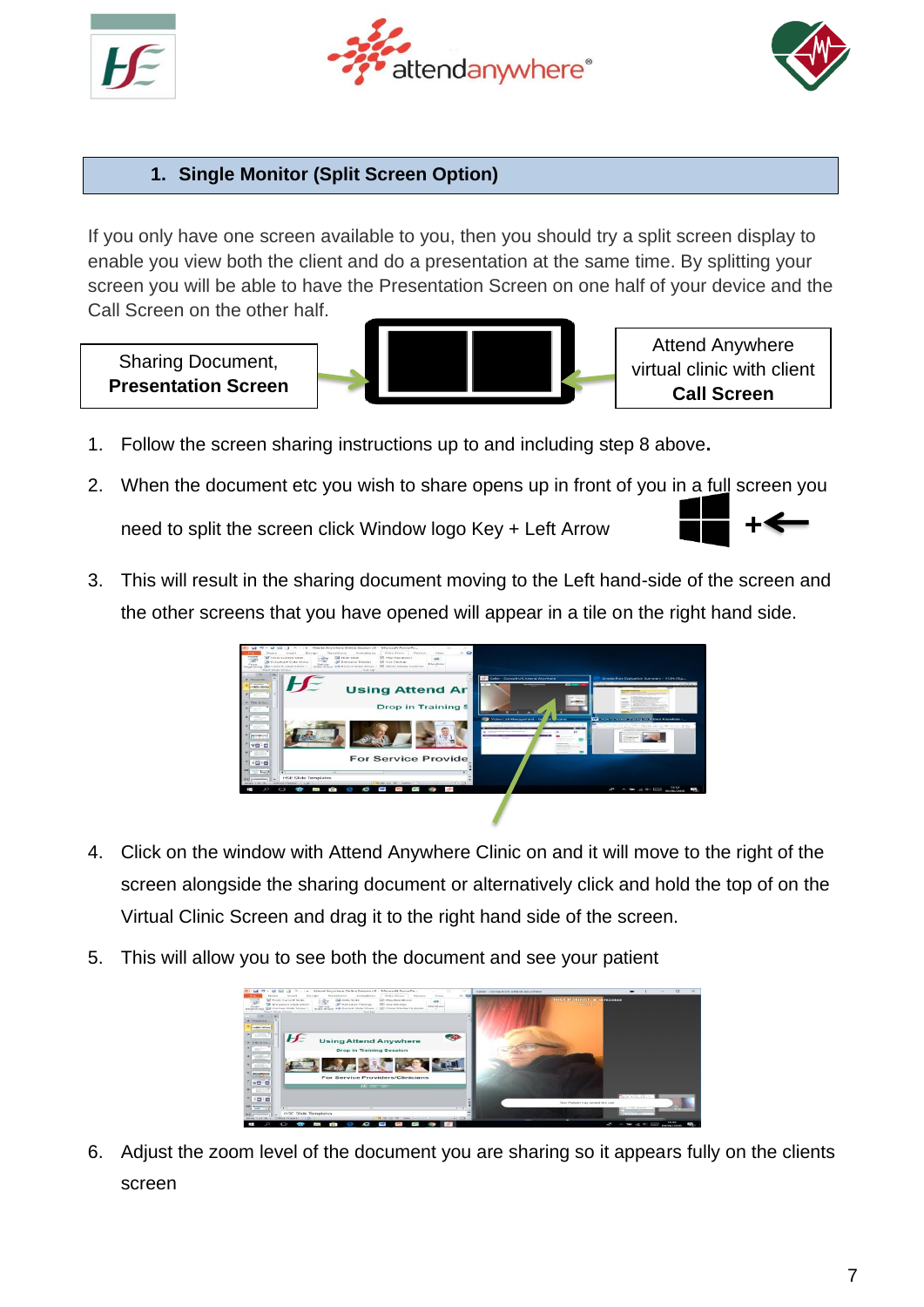



- 7. Once you have finished screen sharing click on maximise window icon (small square on top right hand side of screen) to return to a full call screen.
- 8. When you want to stop sharing click Stop Sharing.

**Dual Screen Option** (perhaps connecting a laptop to a desktop monitor)

Before configuring an additional monitor on your device, make sure that all the necessary cables are connected to the monitors and the computer or laptop.

To choose a Presentation Display Mode, Press Window Key +  $P$ 

A pop-up screen will open to the right and you can choose how you wish to present – Choose **Extend**

- **PC screen only**. You'll see everything on your PC. (When you're connected to a wireless projector, this option changes to Disconnect.)
- **Duplicate**. You'll see the same things on both screens.
- **Extend**. You'll see everything across both screens, and you can drag and move items between the two.
- **Second screen only**. You'll see everything on the connected screen. The other screen will be blank.

Before you begin, make sure that the presentation software's window is located on your primary monitor (laptop), and the Call Screen window is on your secondary monitor, otherwise you will not be able to see the Call Screen once you begin your presentation. Click on the Call Screen and drag it across until it appears on the second screen (monitor).

In PowerPoint, press **Fn key + F5 key,** the presentation slide show launches full-screen on the primary monitor. Your preview on the Call Screen indicates the change.

**Note:** The Call Screen may be hidden by the slide show's presenter window, which launches on the secondary monitor at the same time as the full screen slide show. To see the Call Screen, resize or minimise the presenter window.